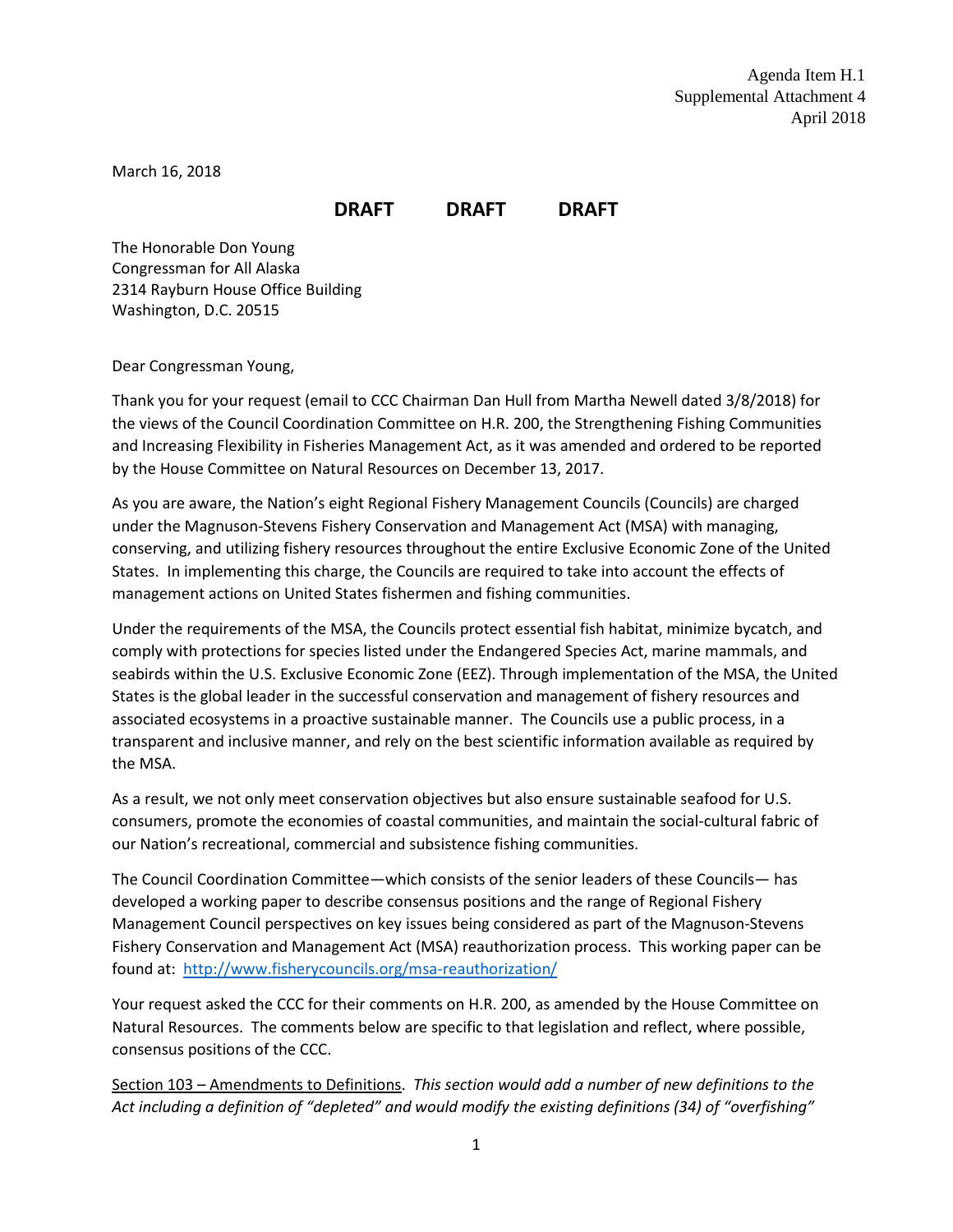*and "overfished" to clarify that the definition for the term "overfishing" means "a rate or level of fishing mortality that jeopardizes the capacity of a fishery to produce maximum sustainable yield on a continuing basis." This section would also replace the term "overfished" with the term "depleted" throughout the Act and would require the Secretary when issuing the annual report on the status of fisheries note if a stock was "depleted" as a result of something other than fishing.*

The CCC believes that an alternative term could be useful for describing fisheries that are depleted as a result of non-fishing factors, unknown reasons, or a combination of fishing and other factors. The current MSY-based definition can be problematic when applied to datalimited fisheries or mixed-stock complexes. Furthermore, the term "overfished" can unfairly implicate fishermen for depleted conditions resulting from pollution, coastal development, offshore activities, natural ecosystem fluctuations, and other factors. Not all of the Councils agree that "depleted" is an appropriate term to replace "overfished" with. Some have noted that "depleted" has specific meanings in a number of other statutes, including the Endangered Species Act and the Marine Mammal Protection Act, and that care should be taken to avoid conflict or ambiguity if a change in terminology is implemented.

Section 202 – Process for Allocation Review for South Atlantic and Gulf of Mexico Mixed-Use Fisheries. *This section would have the National Academy of Sciences (NAS) conduct a study of the mixed-use fisheries of the South Atlantic and Gulf of Mexico to provide guidance to each of the applicable Councils (South Atlantic and Gulf of Mexico) on criteria that could be used for allocating fishing privileges, and other provisions. This section would require the applicable Councils (South Atlantic and Gulf of Mexico Councils) to perform – within 2 years – a review of allocations among the commercial and recreational sectors in all mixed-use fisheries within their jurisdiction and perform a similar review every 5 years thereafter. This section would require the Councils, in conducting the reviews, to consider in each allocation decision the conservation and socioeconomic benefits the commercial fishing sector and the recreational fishing sector.*

While the CCC has not formed a consensus position on this provision, the South Atlantic Fishery Management Council, one of the two Councils required to take action under this provision, recently commented to Senator Graham on a similar provision in S. 1520, the Modernizing Recreational Fisheries Management Act of 2017. "The South Atlantic Council does not believe a National Academy of Sciences study of allocations is necessary because we have adequate guidance/procedures and it would be an unnecessary expenditure of limited National Marine Fisheries Service (NMFS) funding (estimated cost is about \$1M). The CCC worked with NMFS to define a process for looking at triggers that could be used to reevaluate allocations, and the CCC approved the criteria for initiating fishery allocation reviews at their May 2016 meeting. The recommendation from the CCC was that all Councils establish, within three years or as soon as practicable, the triggers that they are going to be using for allocation review. The South Atlantic Council will be working on this during 2018. The South Atlantic Council does not feel a legislated timeframe for review of allocations is necessary. The triggers identified will determine when a review is needed, and the Council concluded this was sufficient. "

*Section 203 – Alternative Fishery Management Measures. This section would allow Councils to use alternative fishery management measures in a recreational fishery or for the recreational component of a mixed-use fishery including the use of extraction rates, fishing mortality targets, and harvest control rules in developing fishery management plans, plan amendments, or proposed regulations.*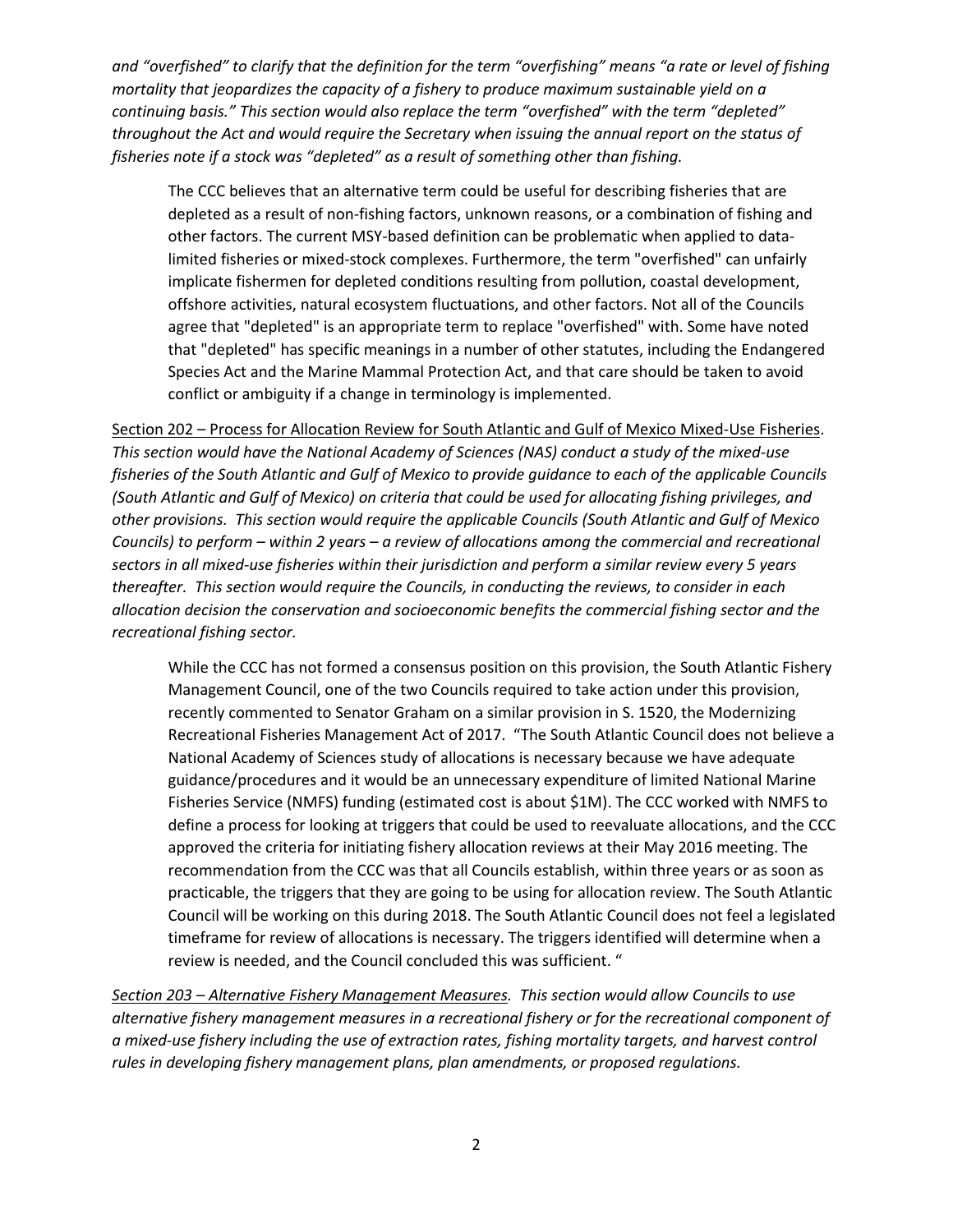The CCC does not have a consensus position on this provision. Some Councils have noted that they believe there is currently flexibility in the authority that Councils have to use alternative fishery management measures for recreational fisheries; however, additional clarification of this flexibility in the statute may be warranted.

Section 204 – Modifications to the Annual Catch Limit Requirement. *The language in the amended bill would allow a Council, after notifying the Secretary, to maintain the current annual catch limit for a stock of fish until a peer-reviewed stock survey and stock assessment are conducted and the results are considered by the Council and its SSC for fisheries for which: the total allowable catch limit is 25 percent or more below the overfishing limit; a peer-reviewed stock survey and stock assessment have not been performed during the preceding 5 years; and the stock is not subject to overfishing.* 

While the CCC has not taken a position on this specific provision, the CCC believes that further consideration of exemptions or alternatives to the existing ACL requirements for data-limited species could improve the Councils' ability to provide stability in setting harvest limits. The ad hoc methods sometimes used to establish ACLs for data-limited species often result in quotas that are less predictable, resulting in a loss of stability and yield in some of our most important fisheries. Collecting the necessary data is critical to moving from such ad hoc methods to more traditional assessment methods. While ACLs and AMs have been effective management tools for many fisheries, they may not be the best tools for managing incidental or small-scale, datalimited fisheries. In these situations, Councils should have discretion to determine alternative control mechanisms such as ecosystem-based fishery management approaches for data-limited stocks.

Section 205 – Limitation on Future Catch Share Programs. *This section would define the term "catch share" and create a pilot program for four Councils - the New England, Mid-Atlantic, South Atlantic, and Gulf of Mexico Councils - which would prohibit those Councils from submitting or implementing any new catch share program unless the final program has been approved in a referendum by a majority of the permit holders eligible to participate in the fishery. This section would clarify that for multispecies permits in the Gulf of Mexico, any permit holder with landings within the last five years from within the sector being considered for the catch share program and who is still active in the fishery shall be eligible to participate in the referendum. This section would allow the Secretary, at the request of the New England Council, to include crew members who derive a significant portion of their livelihood from fishing to participate in a referendum for any fishery within that Council's jurisdiction. This section would also require that prior to the referendum, the Secretary must provide all eligible permit holders with a copy of the proposed program, an estimate of the costs of the program (including the costs to participants), an estimate of the amount of fish or percentage of the quota each permit holder would be allocated, and information on the schedule, procedures and eligibility criteria for the referendum.* 

The CCC believes that Councils should maintain the maximum flexibility possible to develop effective management tools, including catch share programs. Adding excessive requirements for conducting a referendum is likely to increase the administrative burden for the Councils and may reduce the Councils' ability to implement the appropriate management program for their fisheries that could include modification of existing catch share measures or new catch share measures.

Catch shares is a management tool that should be available to the Councils, but the design, timing, and development should be left to individual Councils if they choose to use this tool for a specific fishery.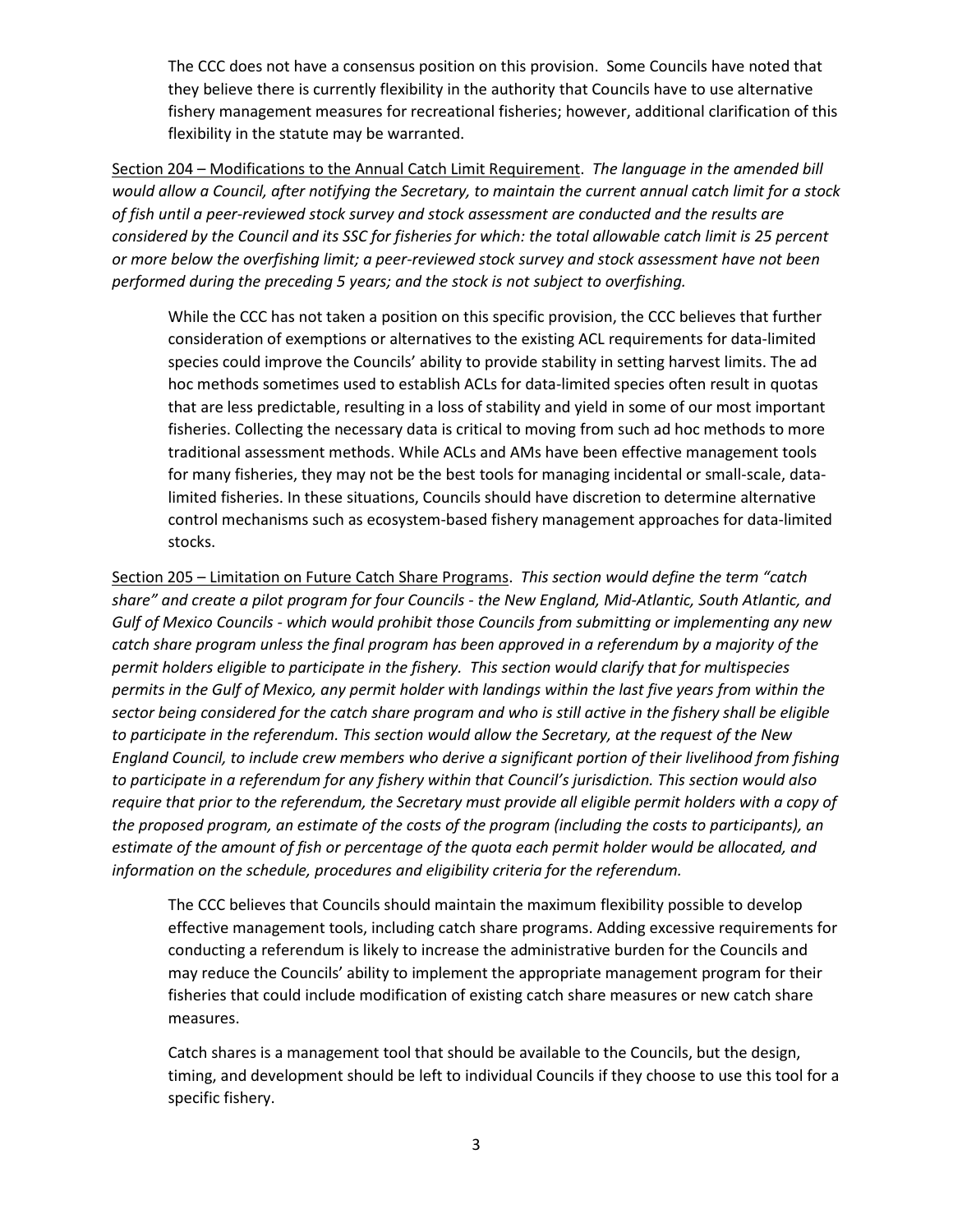Section 208 – Recreational Fishing Data. *The provision in the amended H.R. 200 would require the Secretary to establish partnerships with States to develop best practices for implementing State recreational fisheries programs and to develop guidance, in cooperation with the States, that detail best practices for administering State programs and to provide the guidance to the States.*

The CCC believes MRIP was not designed to provide data for in-season ACL management. The current MRIP methodology cannot be modified nor can sufficient funding be provided such that in-season ACL management will work. The CCC believes alternative methods (e.g., state electronic logbook programs, federal for-hire electronic logbook programs, and electronic logbook programs for private recreational anglers) should be fully implemented where they are available and developed, then evaluated where they do not yet exist. Once evaluated, MRIP should work to quickly certify these alternative methods for use in monitoring recreational catches.

There does not appear to be a plan for the systematic collection of the necessary biological data from recreational fisheries for use in stock assessments (size, age, and reproductive data). Stock assessment data would be greatly improved, as would the assessment results, if NMFS would immediately prepare a written plan for each region and coordinate across regions to address species as they move from one region to another due to changes in the environment. The CCC believes additional funding is required for successful implementation of such a data collection program.

The CCC believes more timely and accurate catch estimates that will be accepted by the recreational community (since they are providing the data) will go a long way to improve stock assessments, improve voluntary compliance, and improve accountability within the recreational fishing community.

Section 301 – Healthy Fisheries Through Better Science. *This section would add a definition of "stock assessment" to the Act and would require the Secretary to develop and publish in the Federal Register a plan to conduct stock assessments for all stocks of fish under a fishery management plan and use the same schedule as is already required for the strategic plan. The plan must establish a schedule for updating stock assessments – for each stock of fish for which a stock assessment has already been conducted - that is reasonable based on the biology and characteristics of the stock. Subject to the availability of appropriations, these new stock assessments or update of the most recent stock assessment must be completed every five years or within a time period specified and justified by the Secretary.*

The CCC believes that stock assessments provide the fundamental information necessary to successfully manage sustainable fisheries. As such, the CCC believes that it would be beneficial for the MSA to include a requirement for the Secretary to develop a comprehensive plan and schedule to address stock assessment needs on a national basis. Increasing stock assessment frequencies and improving stock assessment methods to reduce the uncertainty in setting harvest limits and achieving management objectives will also improve the ability of Councils to establish scientifically-based ACLs, including for those fisheries that are currently considered data limited.

In addition, the CCC believes that baseline funding for sustainable management such as at-sea surveys of fish populations are the "bread and butter" of sustainable management that is the hallmark of U.S. fisheries under the MSA. Reducing stock assessment funds will reduce harvests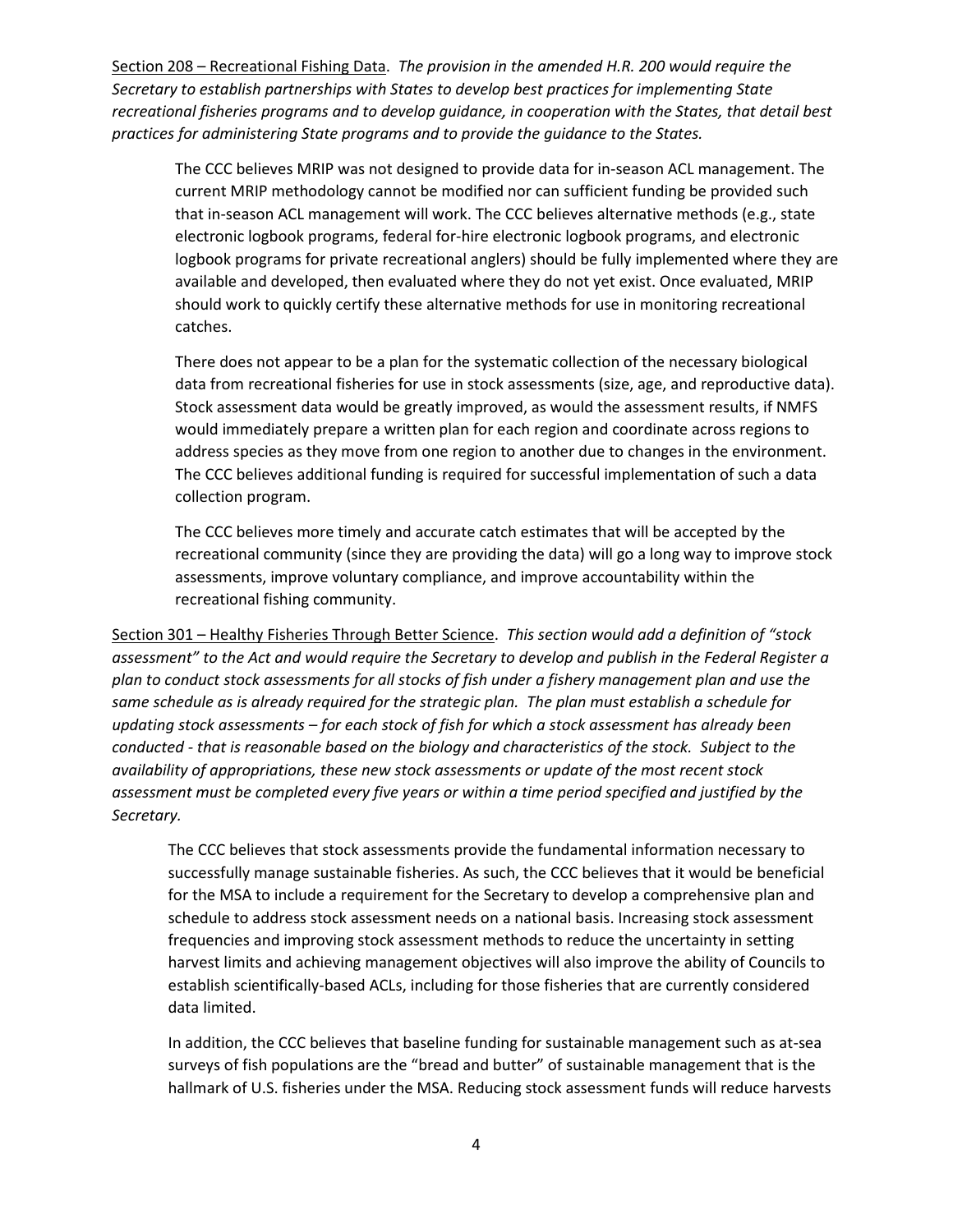by U.S. fishermen, which will increase imports of foreign seafood. Increasing stock assessment funding is the best investment an administration can make in U.S. fisheries.

The CCC notes that the language requires stock assessments for all stocks of fish under a fishery management plan and would require the Secretary to complete initial stock assessments of all unassessed stocks within 3 years. While the provision does allow the Secretary some flexibility in meeting these requirements, this provision could require significant new financial resources or require changes to existing stock assessment schedules which could impact future fishery management decisions by Councils.

Section 302 – Transparency and Public Process. *This section would require that each Council, to the extent practicable, provide a Webcast, an audio recording, or a live broadcast of each Council meeting and for the Council Coordination Committee meetings. In addition, the bill would require audio, video, searchable audio or written transcript for each Council and SSC meeting on the Council's website not more than 30 days after the conclusion of the meeting.* 

The CCC believes that a transparent public process is critical to maintaining public trust, so that decisions of the Council and the SSC are clearly documented. This need can be met in a variety of ways, such as by webcasting meetings, audio recording of meetings, or detailed minutes of meeting discussions. However, budget problems are very real, and written transcripts are costly. Video recordings of large meetings may not add substantive content, as they will not capture presentations and motions, which are the most critical visual aspects of meetings. Streaming video may also degrade the quality of webcast audio. While the technology for webcasts is rapidly evolving, live broadcasts generally require strong Internet connections to be effective. In the context of Council meetings, which are often held in remote locations near fishing ports, the Councils have little ability to predict or control the quality and cost of the Internet connection. Consequently, requiring the use of webcasts "to the extent practicable" will allow Councils to achieve greater transparency within budget and operational constraints.

*In addition, this section would require that each fishery management plan, plan amendment, or proposed regulation contain a fishery impact statement to assess, specify, and analyze the likely effects and impacts of the proposed action on the quality of the human environment.* 

Fishery management involves fairly rapid cycles of adaptive management in which information about changing conditions is addressed through adjustments to the management program and regulations. The necessity for National Environmental Policy Act (NEPA) analysis of these actions results in requirements that duplicate those in the Magnuson-Stevens Act (MSA) and other applicable law, including additional comment periods that delay implementation of these actions, which were developed through the open and transparent MSA process. Ensuring NEPA compliance for marine fishery management actions has been costly and time-consuming for Council and NMFS staff and has limited the Councils' abilities to pursue other regulatory activities. In addition, the CCC notes that there have been instances where compliance with NEPA has hindered adequate compliance with MSA in terms of providing comprehensive analysis to Councils prior to their taking final action due to the difficulty and time required to complete NEPA analyses. Although the 2007 MSA reauthorization attempted to align the requirements of the two laws more closely through the addition of Section 304(i), the CCC does not believe what has been called for in the Act has been accomplished.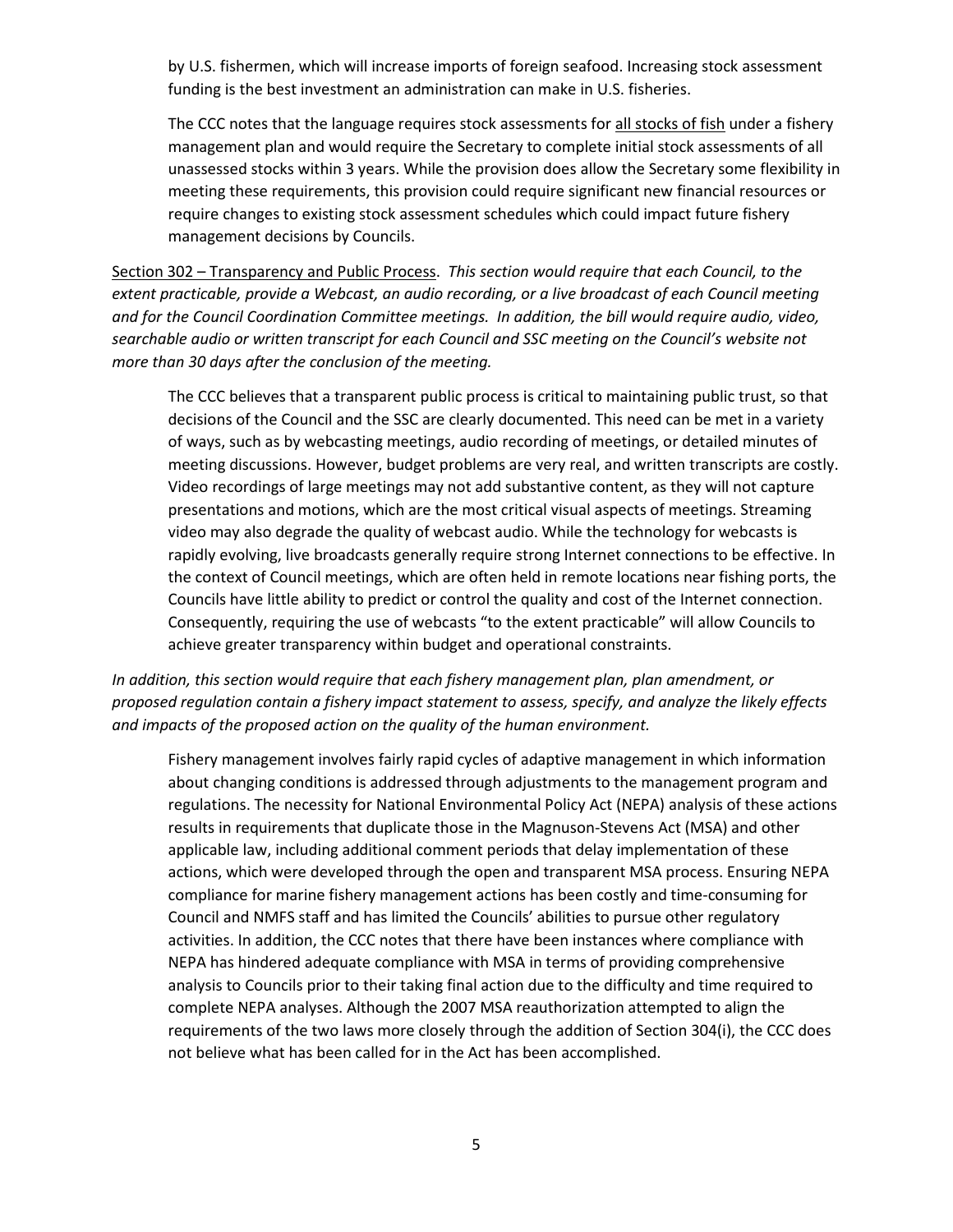*The intent of this provision appears to require Councils to include all relevant requirements of the National Environmental Policy Act of 1969 into the Council's review of fishery conservation and management actions under the MSA.*

Previous versions of this legislation included the phrase "Actions taken in accordance with this section are deemed to fulfill the requirements of the National Environmental Policy Act of 1969 (42 U.S.C. 4321 et seq.) and all related implementing regulations.''. Without this phrase, the provision appears to require significant new work for the Councils without any benefit in streamlining the current process. It is unclear whether this omission was intentional or a drafting error.

Section 303 – Flexibility in Rebuilding Fish Stocks. *This section would remove the term "possible" and replace it with "practicable" in the requirement in section 304 of the Act that a rebuilding period "be as short as possible". This section would remove the language requiring a 10-year time frame for rebuilding overfished/depleted fisheries and replace it with a requirement that the rebuilding timeframe be the time it would take for the fishery to rebuild without any fishing occurring plus one mean generation time except in the case that: the biology of the stock, other environmental conditions, or other listed exemptions. This section would allow a fishery management plan for any fishery that is considered overfished/depleted to use alternative rebuilding strategies including harvest control rules and fishing mortality rate targets. This section would allow a Council to terminate any rebuilding plan for a fishery that was initially determined to be overfished/depleted and then found not to be overfished/depleted within two years or within 90 days after the completion of the next stock assessment. Finally, current law allows the Secretary to implement emergency interim measures for fisheries in which overfishing is taking place.*

In general, the CCC believes that the addition of measures that would increase flexibility with respect to stock rebuilding for certain types of fisheries would improve the ability of Councils to achieve management objectives. We acknowledge that rebuilding often comes with necessary and unavoidable social and economic consequences, but we believe that targeted changes to the law would enable the development of rebuilding plans that more effectively address the biological imperative to rebuild overfished stocks while mitigating the social and economic impacts. In addition, we agree that exceptions to rebuilding requirements should be limited in scope and carefully defined. Ideally, such exceptions would be codified in the MSA along with guidance regarding applicable circumstances in National Standard guidelines.

Section 304 – Exempted Fishing Permits. *This section would require the Secretary, prior to an exempted*  fishing permit to be approved or issued, to: direct a joint peer review of the EFP application by the *appropriate regional fisheries science center and State marine fisheries commission; certify that the Council or federal agency has determined that the fishing activity to be conducted under the EFP will not negatively impact any conservation or management objectives in existing FMPs; certify the Council or federal agency has determined that the social and economic impacts and loss of fishing opportunities on all participants in each sector of the fishery will be minimal; certify the Council or federal agency has determined that the information collected under the EFP will have a positive and direct impact on conservation and management; and certify that the Council or federal agency has determined the Governor of each coastal state potentially impacted by the EFP has been consulted on the fishing activity to be conducted under the EFP. This section would prohibit any EFP that establishes a limited access system or establishes a catch share program.*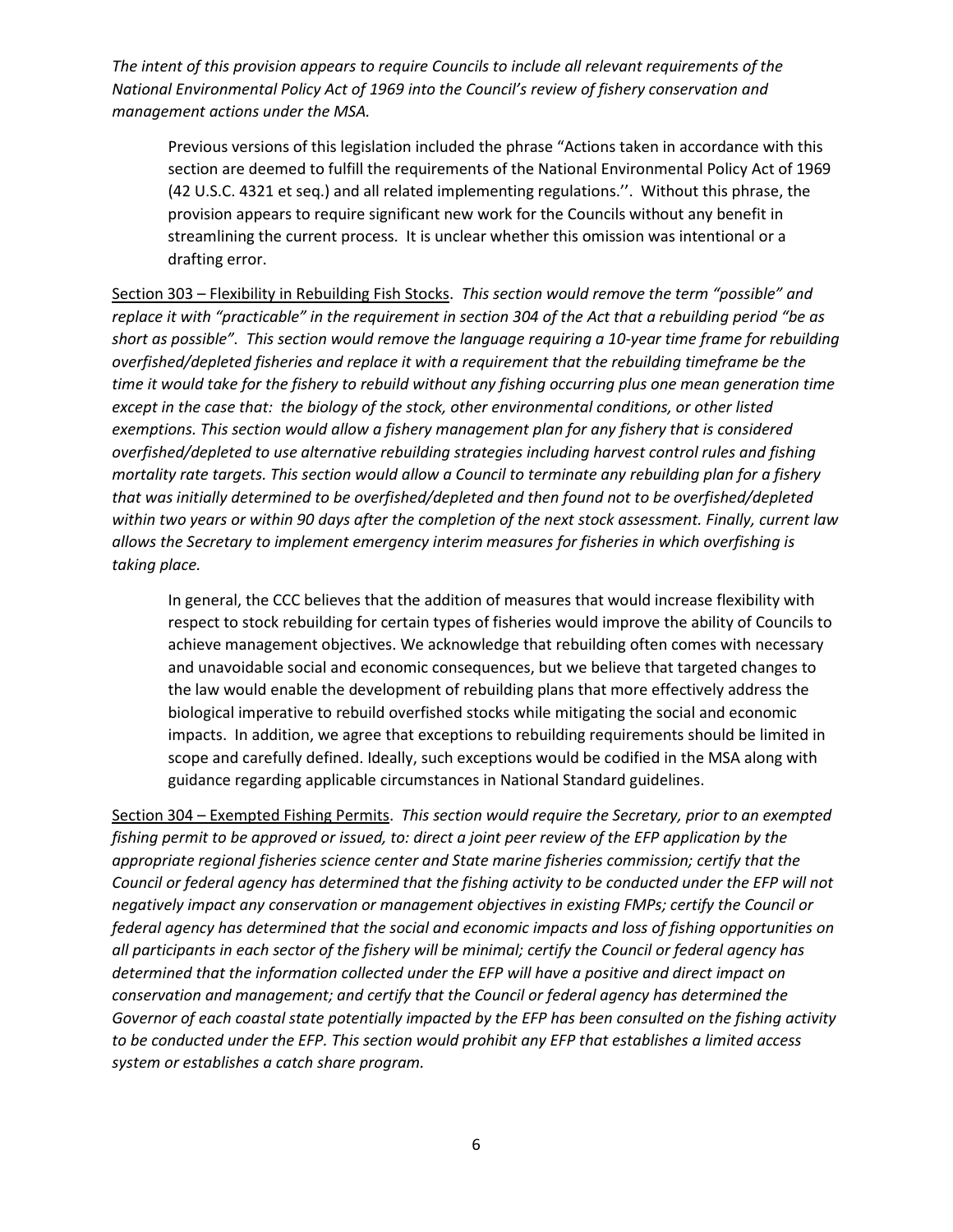The CCC believes that exempted fishing permits (EFPs) are an extremely important and useful mechanism to conduct scientific research. For example, EFPs have been used in different regions of the U.S. to conduct surveys, test monitoring devices under field conditions, investigate invasive species, and develop fishing gear that reduces bycatch and reduces impacts on habitat and protected species. These studies are frequently done by the fishing community at no cost to the public and have provided enormous benefits to the conservation and management of marine resources and habitats.

The CCC believes that the existing regulations already provide a good framework for developing regional processes for issuing and reviewing EFPs. The EFP applications undergo a regional scientific peer review and are evaluated through a public process by the respective regional Councils. The public and affected states have opportunities to comment to NMFS and the Councils during this process. Any new requirements for the EFP process, such as additional social and economic analysis or further consultation with the state governors, would greatly reduce the ability to get EFPs developed and approved in a timely manner.

In addition, the CCC believes that multi-year EFPs provide the necessary flexibility to scientifically test gear across different years and seasons. New regulations that limit EFPs to a 12-month period will restrict the type and quality of research that can be done, thus limiting the usefulness of the data collected.

Section 307 – Ensuring Consistent Management for Fisheries Throughout Their Range. *This section would clarify that the Magnuson-Stevens Fishery Conservation and Management Act would be the controlling fishery management authority in the case of any conflict within a national marine sanctuary or an area designated under the Antiquities Act of 1906. In addition, this section would require that if any restrictions on the management of fish in the exclusive economic zone are required to implement a recovery plan under the Endangered Species Act, the restrictions would be implemented under the authorities, processes, and timelines of the Magnuson-Stevens Fishery Conservation and Management Act.*

The CCC believes that all federal fishery regulations should be promulgated under the Council or Secretarial process established under MSA section 302 to ensure rational management of our fishery resources throughout their range. Under the MSA, the Councils are charged with managing, conserving, and utilizing the Nation's fishery resources as well as protecting essential fishery habitat, minimizing bycatch, and protecting listed species within the United States Exclusive Economic Zone. This is done through a transparent public process that requires decisions to be based on the best scientific information available. This time-tested approach has made U.S. fisheries management highly successful and admired throughout the world.

If changes to Council-managed fisheries (for example changes to the level, timing, method, allowable gear, or areas for harvesting management unit species) are required under other statutory authorities such as the Antiquities Act of 1906, the Endangered Species Act of 1973, the Marine Mammal Protection Act of 1972, or the National Marine Sanctuaries Act of 1972 (NMSA), such restrictions or modifications to those fisheries should be debated and developed under the existing MSA process, unless a Council cedes this responsibility to another process. In addition, all actions by the Councils are currently subject to review by the Secretary of Commerce to determine consistency with MSA and all other applicable laws. This current review ensures that Council actions – including those that could be made as a result of requirements of other statutes – will continue to be consistent with all relevant laws. Making modifications to